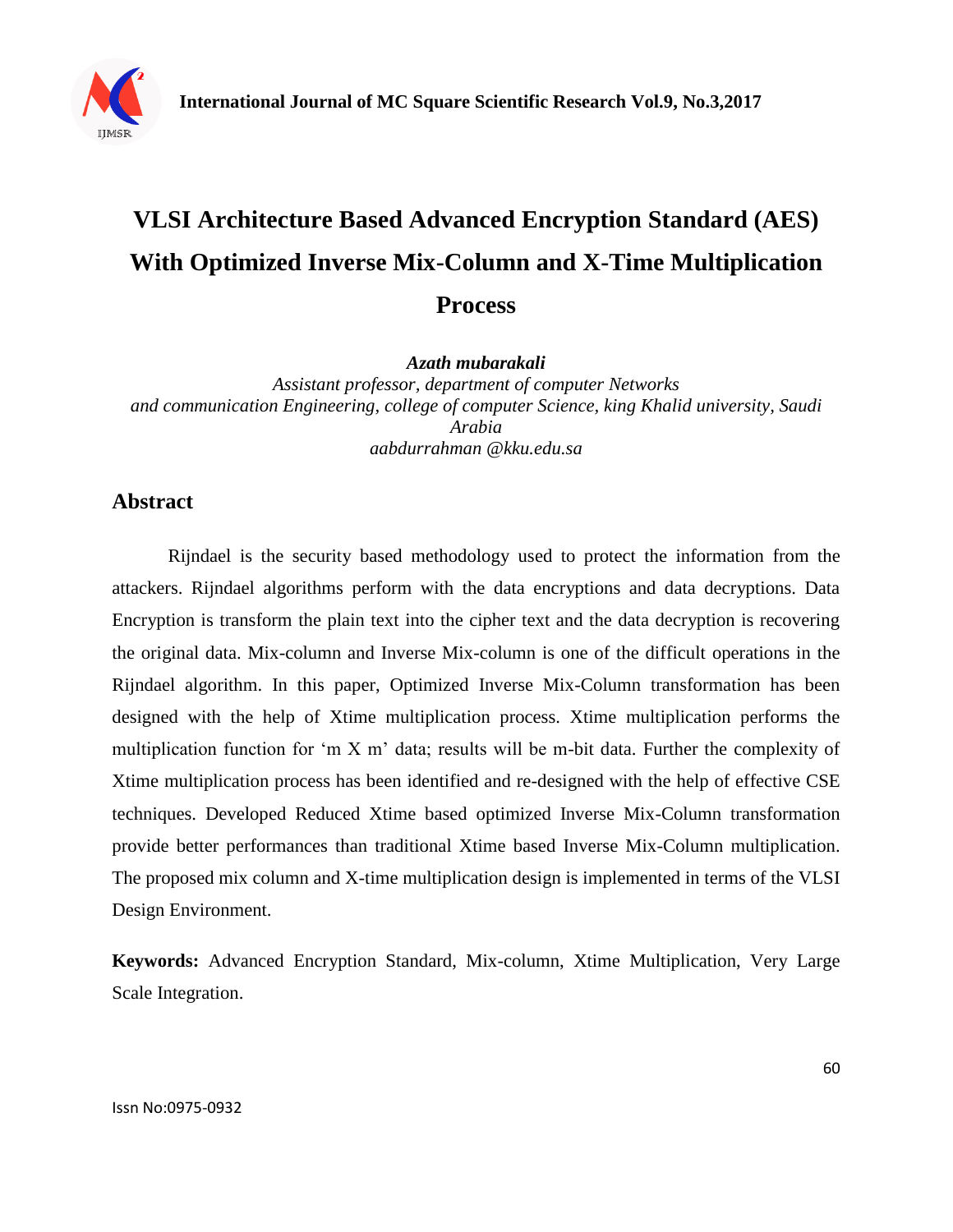

# **1. Introduction**

Data security is one of the key features in any communication system. The security providing to the system is done by using some software. It was developed by using algorithm. In previous days Data Encryption Standard (DES) is the algorithm to provide security. DES algorithm provides security but it has some drawback to give full security to the system. DES process only 64-bit at a time. It cannot process large number of within a single time. To overcome the drawback by introduce a new algorithm named as Rijndael algorithm. It overcomes the drawback of DES algorithm. Because it has large number of steps to provide the security to the system. Finally, try to eliminate correlation between the secret keys and the power consumption. The multiplicative masking method is realized by using either standard CMOS cell (which has to be verified as glitch free and DPA resistant but it requires a partial automatic design low) or the RTL level (which has to be proved as insecure in terms of glitch attacks). Boolean masking is characterized at the algorithmic level and is immune to DPA and glitch attacks. Boolean masking had an benefit, it is simple to implement. It does not require further resources. Boolean Masking is a fine applicant to apply AES in Storage Area Networks.

# **2. Related Works**

[1] presented VLSI architecture based Rijndael Algorithm. In this paper Rijndael methodology for Advanced Encryption Standard is written using HDL language.. It shows that, encryption and decryption is done with more security and consumes less time to provide encrypted and decrypted codeword"s. The AES presented in this paper, performs the plain text into cipher text and cipher text plain text conversion decryption very well across a variety platform, including 8-bit and 64-bit resulting in very food software performance.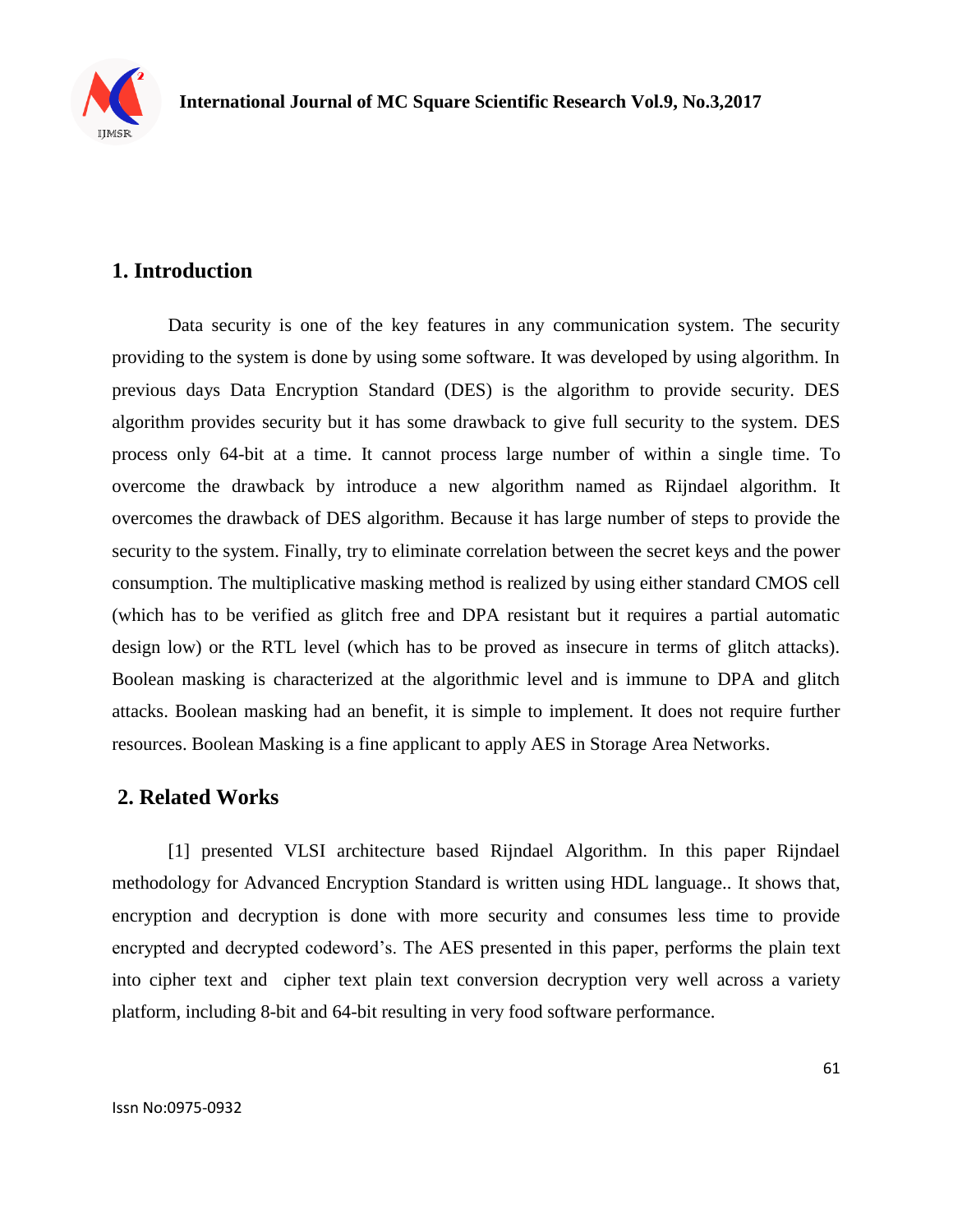

[2] presented a method for encryption and decryption. In this paper, the data authentication goals were enhanced well and which achieves the data security on the communication channels by assembly it intricate for attacker to predicate a pattern as well as rate of the encryption/decryption scheme. The proposed method has been verified against several predefined attacks and proved to be authenticating against them. Therefore, it can be consider as an efficient method to some applications because of the high authentication and less computation time to encrypt and decrypt a data using a proposed methodology is much smaller than AES algorithm.

[3] presented a symmetric key based encryption and decryption algorithm. It was used to estimate the requirement of Symmetric Key Cryptography for Security in Distributed Systems. There are two different methods used for the efficient encryption and decryption. These two different methodologies were performed on the parameters such as key size, block size, number of iterations.

[4] described the parallel AES Encryption engines for many-core processor arrays. By exploring different granularities of data-level and task-level parallelism, they mapped 16 implementations of an Advanced Encryption Standard (AES) cipher with both online and offline key expansion on a fine-grained many-core system. The smallest design utilizes only six cores for offline key expansion and eight cores for online key expansion, while the largest requires 107 and 137 cores, respectively. In comparison with AES cipher implementations on general purpose processors, their design has 3.5-15.6 times higher throughput per unit of chip area and 8.2-18.1 times higher energy efficiency.

62 [5] presented FPGA implementations of Advanced Encryption Standard. It based on the Rijndael Algorithm is an efficient cryptographic technique that involves generation of ciphers for encryption and inverse ciphers for decryption. Higher speed and security of encryption/decryption is ensured by operations like SubBytes, Inv SubBytes, MixColumns/Inv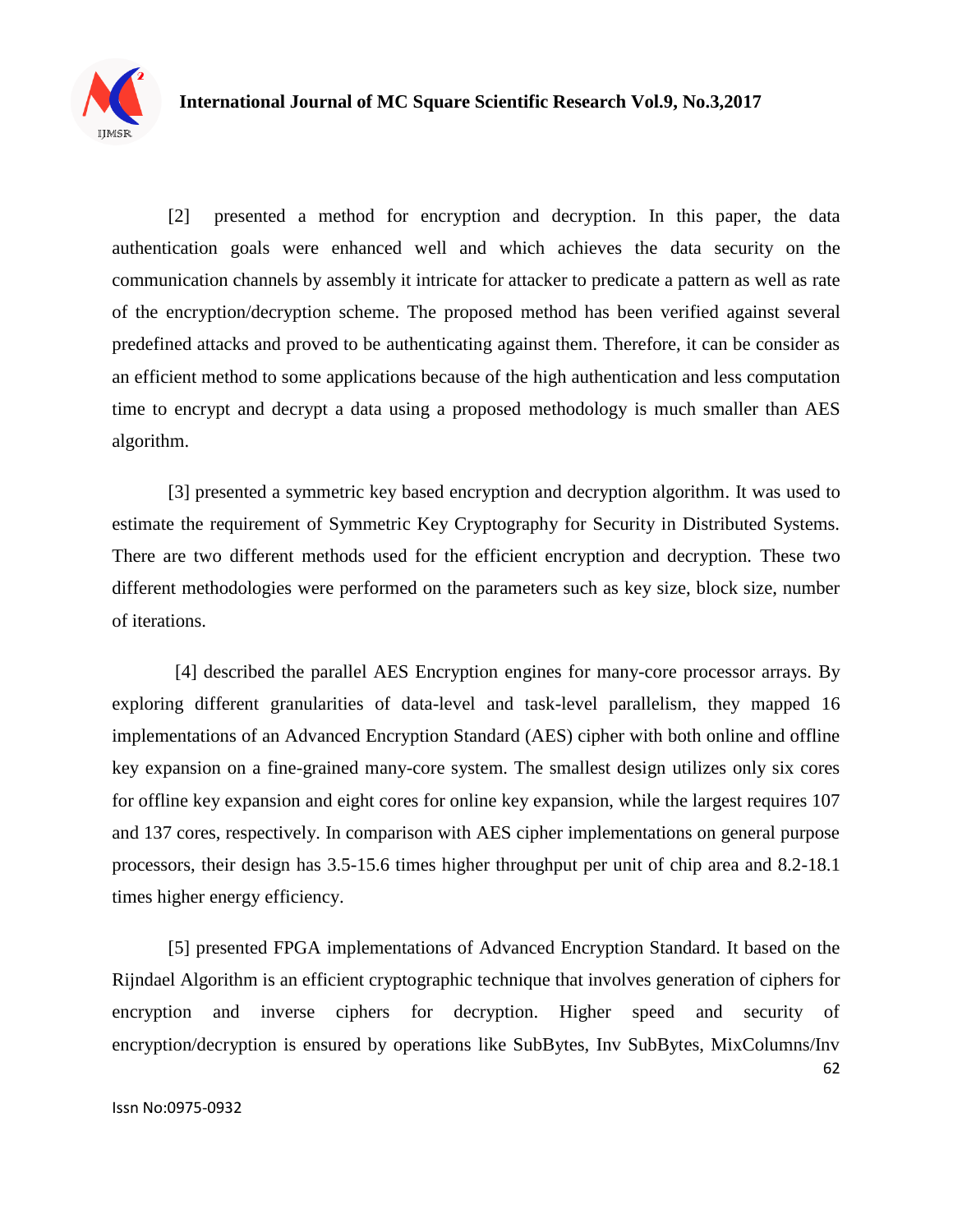

MixColumns and Key Scheduling. Extensive research has been conducted into the development of S-box /Inv. S-Box and MixColumns/Inv. MixColumns on dedicated FPGA and ASIC to speed up the AES algorithm and to reduce circuit area. This is an attempt, to survey in detail, the work conducted in the fields. The main focus is on the FPGA implementations of optimized novel hardware architectures and algorithms.

[6] presented Implementation of Rijndael Encryption in Reconfigurable Hardware. Efficient Implementation of Rijndael Encryption in Reconfigurable Hardware: Design and Improvements Tradeoffs. It addressed various methods for efficient FPGA implementations of the Advanced Encryption Standard algorithm. The implementation of block ciphers, several categories can produce effective designs. Inherent constraints of FPGAs were taken into account in order to define an efficient methodology. Inside these architectures, the authors proposed algorithmic optimizations for the substitution box, and also efficient combinations between the diffusion layer and the key addition.

# **3. Proposed Methodology**

Compared to Mix-Column transformation, Inv Mix-Column transformation has multiplication of long word length. Design of modified mix-column is represented in figure below. The circuit diagram for modified Mix-Column is illustrated in fig.1, in the proposed diagram uses less number of gates to perform the operations. The AES is a symmetric key cryptography, in which both the transmitter and the receiver use a single key for encryption and decryption. AES process the data with the bit length up to 128, 192, 256 bit elements per process. Each bit length has different rounds to process. 128-bit data length uses 10 rounds to complete the process. 192-bit data uses 12 rounds to process the complete action. Likewise 256 bits uses 14 rounds to complete the entire process. AES contain four steps to process the design, S-box, Shift row, mix-column, Add round key, these are the steps to process the complete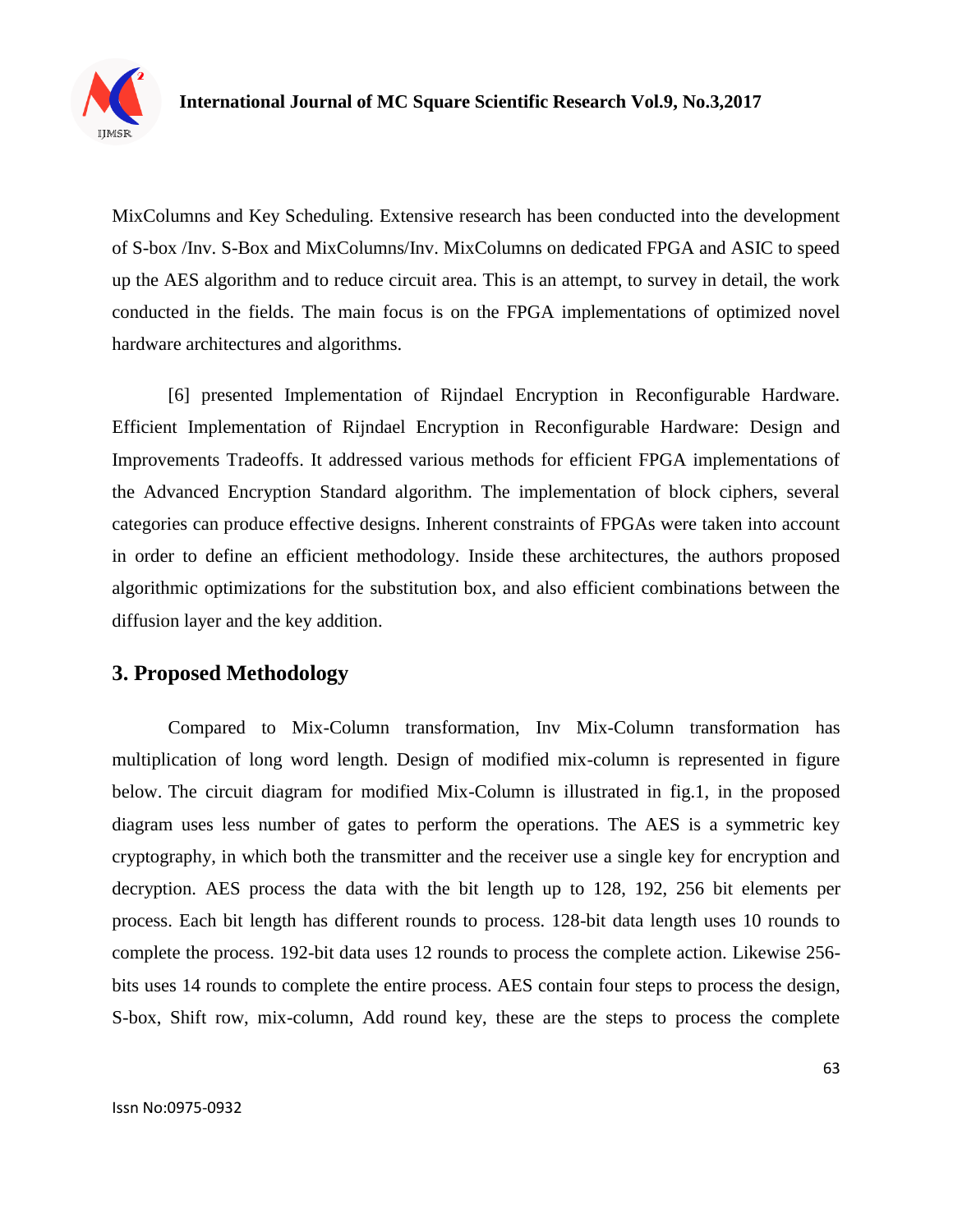

security algorithm. It process the bit by using 4x4 matrix , each cell contain 8-bit to process the data. Likewise each cell 128-bit into 16 groups and process each group in each cell. In future the process can be improved by using 2x2 matrix, in each cell process 24-bit data to reduce the computational time during the time of operation.

When compared to Mix-Column transformation, Inv Mix-Column transformation has multiplication of long word length. Therefore, Matrix multiplication of Inv Mix-Column can be realized and re-designed. Design of Optimized Inv Mix-Column is represented in below. In Inv Mix-Column,  $\{09, 0b, 0d, 0e\}$  is multiplied with input bytes. Let input bytes are represented as  $b_0$  to  $b_7$  and output of Inv Mix-Column are represented as  $t_0$  to  $t_7$ . The multiplication can be described as follows:

Multiplication of {09} with state-byte,

$$
t_7 = 0
$$
,  $t_6 = b_7$ ,  $t_5 = b_6$ ,  $t_4 = b_5 \oplus b_7$ ,  $t_3 = b_5 \oplus t_4$ ,  $t_2 = b_6$ ,  $t_1 = t_4$ ,  $t_0 = b_5 \oplus b_6$ 

Multiplication of {0b} with state-byte,

$$
t_7 = 0 \; , \; t_6 = b_7 \; , \; t_5 = b_6 \oplus b_7 \; , \; t_4 = b_5 \oplus t_5 \; , \; t_3 = b_5 \; , \; t_2 = t_5 \; , \; t_1 = t_4 \; , \; t_0 = b_5 \oplus b_7
$$

Multiplication of {0d} with state-byte,

$$
t_7 = 0 \; , \; t_6 = b_7 \; , \; t_5 = b_6 \; , \; t_4 = b_5 \oplus b_7 \; , \; t_3 = b_5 \oplus t_4 \; , \; t_2 = b_6 \; , \; t_1 = t_4 \; , \; t_0 = b_5 \oplus b_6
$$

Multiplication of {0e} with state-byte,

$$
t_7 = 0 \; , \; t_6 = b_7 \; , \; t_5 = b_6 \; , \; t_4 = b_5 \; , \; t_3 = b_5 \oplus t_6 \; , \; t_2 = b_6 \; , \; t_1 = b_5 \; , \; t_0 = t_3 \oplus b_7
$$

#### **4. Results and Discussions**

Issn No:0975-0932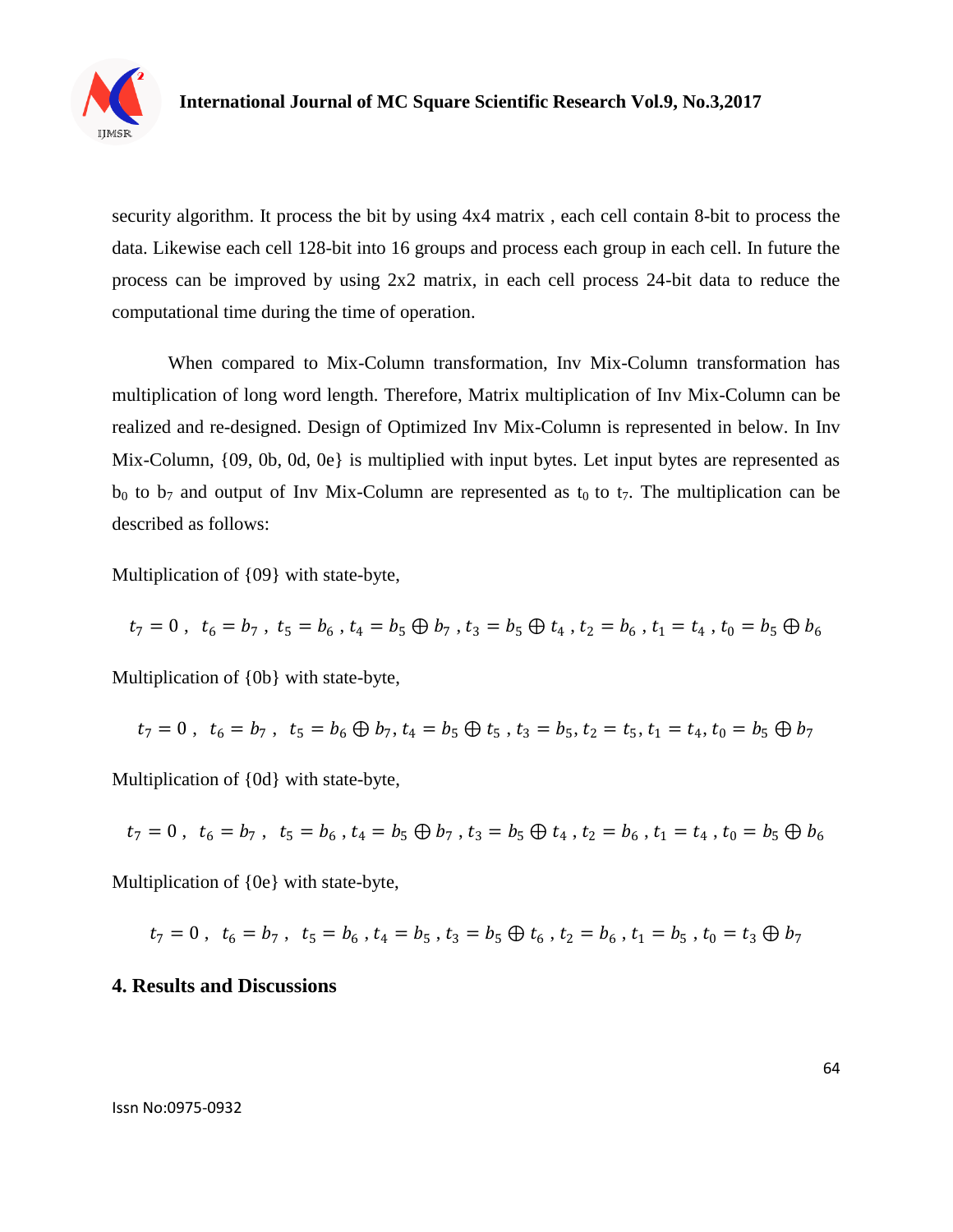

 The modified Mix-Column was designed Verilog HDL. The simulation results are estimated using Modelsim 6.3C, and synthesis results are evaluated by using Xilinx 10.1i design tool. In modified Mix-Column design is reduced the gate counts with the Xtime multiplication. Further, modified Mix-Column Transformation is a technique used to progress the efficiency of the algorithm. The simulation results for AES encryption by using Optimized MixColumn design is illustrated in Fig.2 and the simulation results for AES decryption by using Optimized MixColumn design is illustrated in Fig.3.



**Fig. 2. Simulation Result for AES Encryption by using Optimized Mix-Column**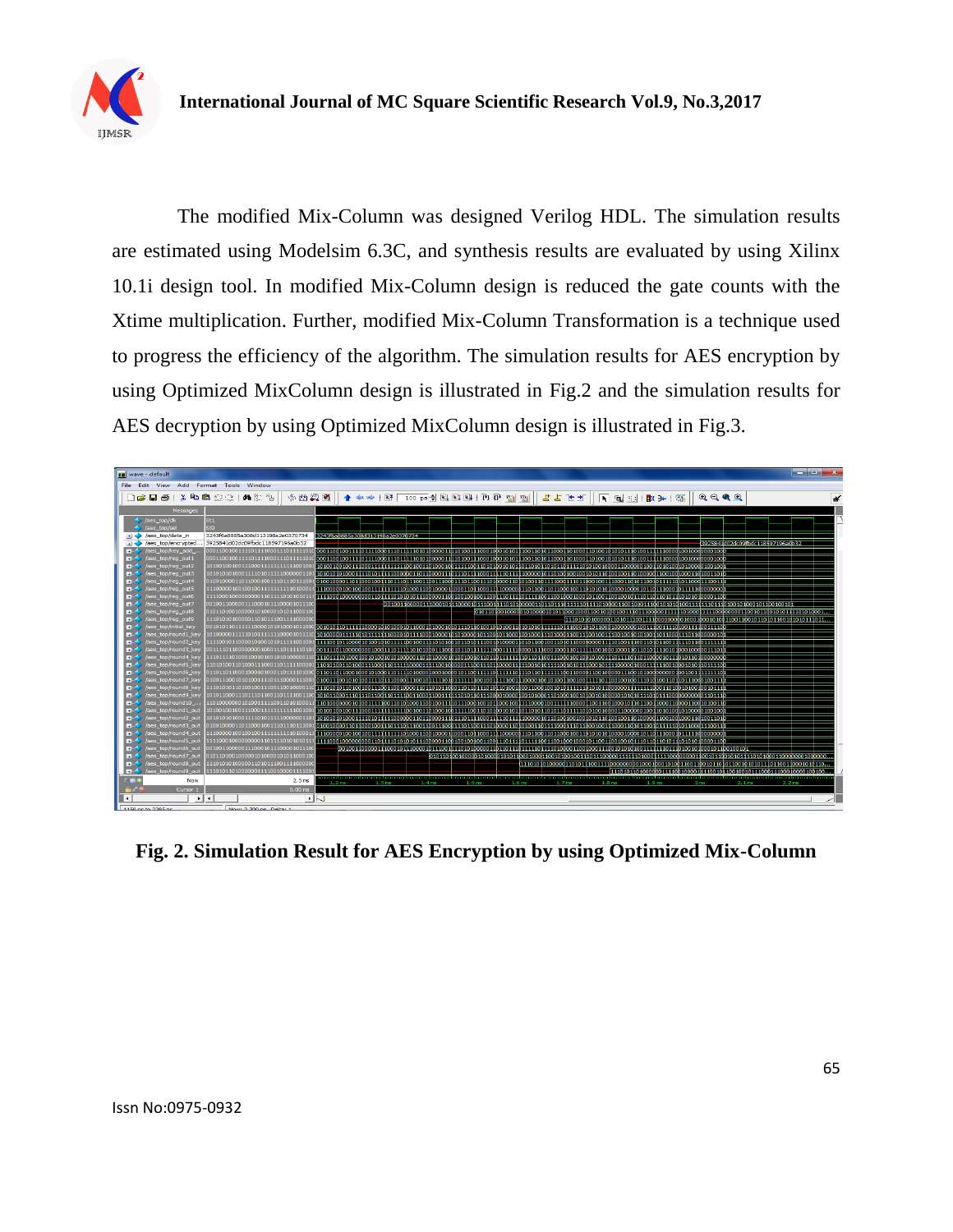



**Fig. 3. Simulation Result for AES Decryption by using Optimized Mix-Column**

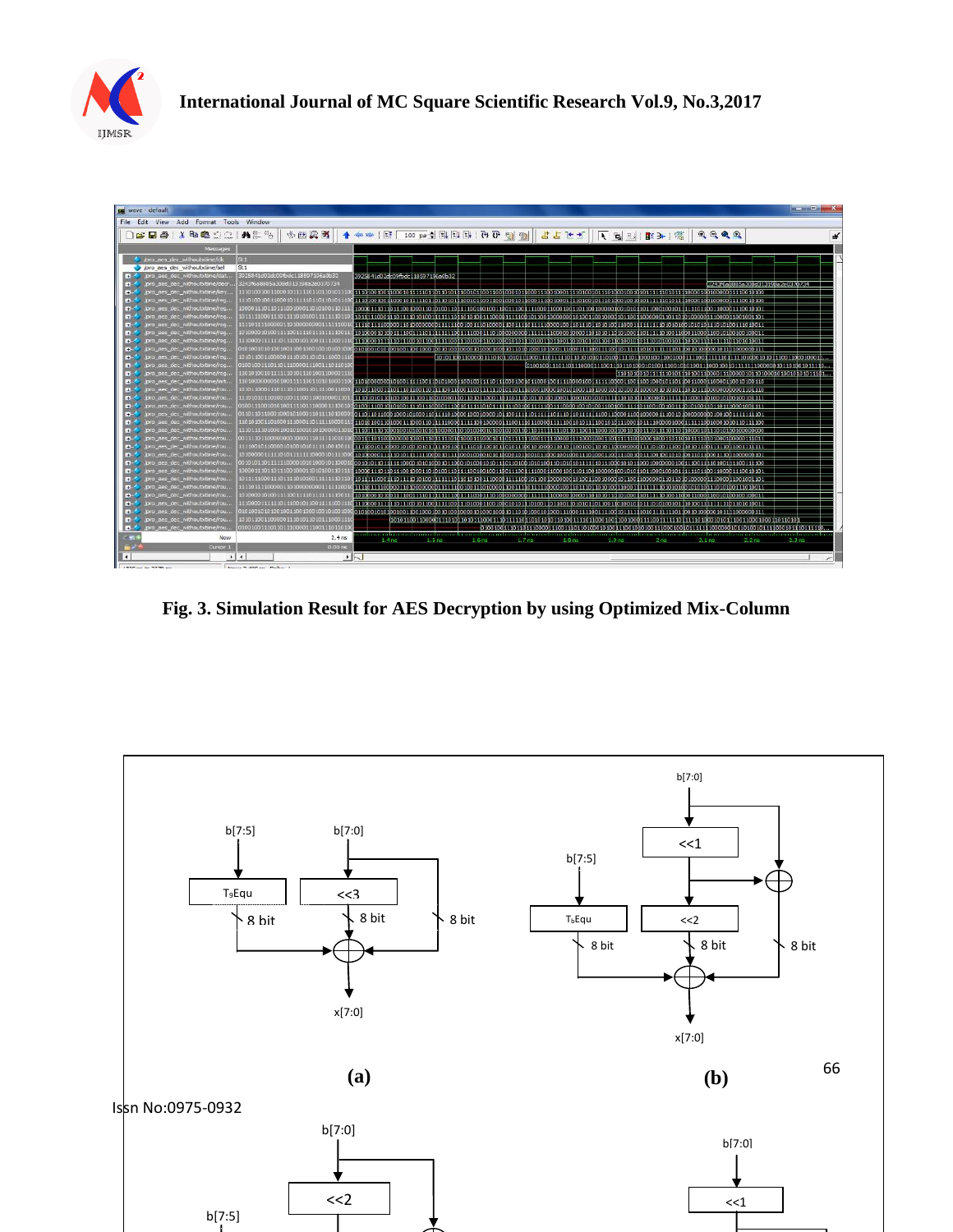

# **Fig. 1 Structure for Optimized Xtime Multiplication**

### **Table. 1 Comparison of Existing and Proposed AES Mix column**

| <b>Description</b>                              | <b>Slices</b> | <b>LUT</b> | Delay(ns) | Power(mw) |
|-------------------------------------------------|---------------|------------|-----------|-----------|
| <b>Existing AES with</b><br><b>Conventional</b> | 10746         | 20760      | 7.550     | 7.765     |

Issn No:0975-0932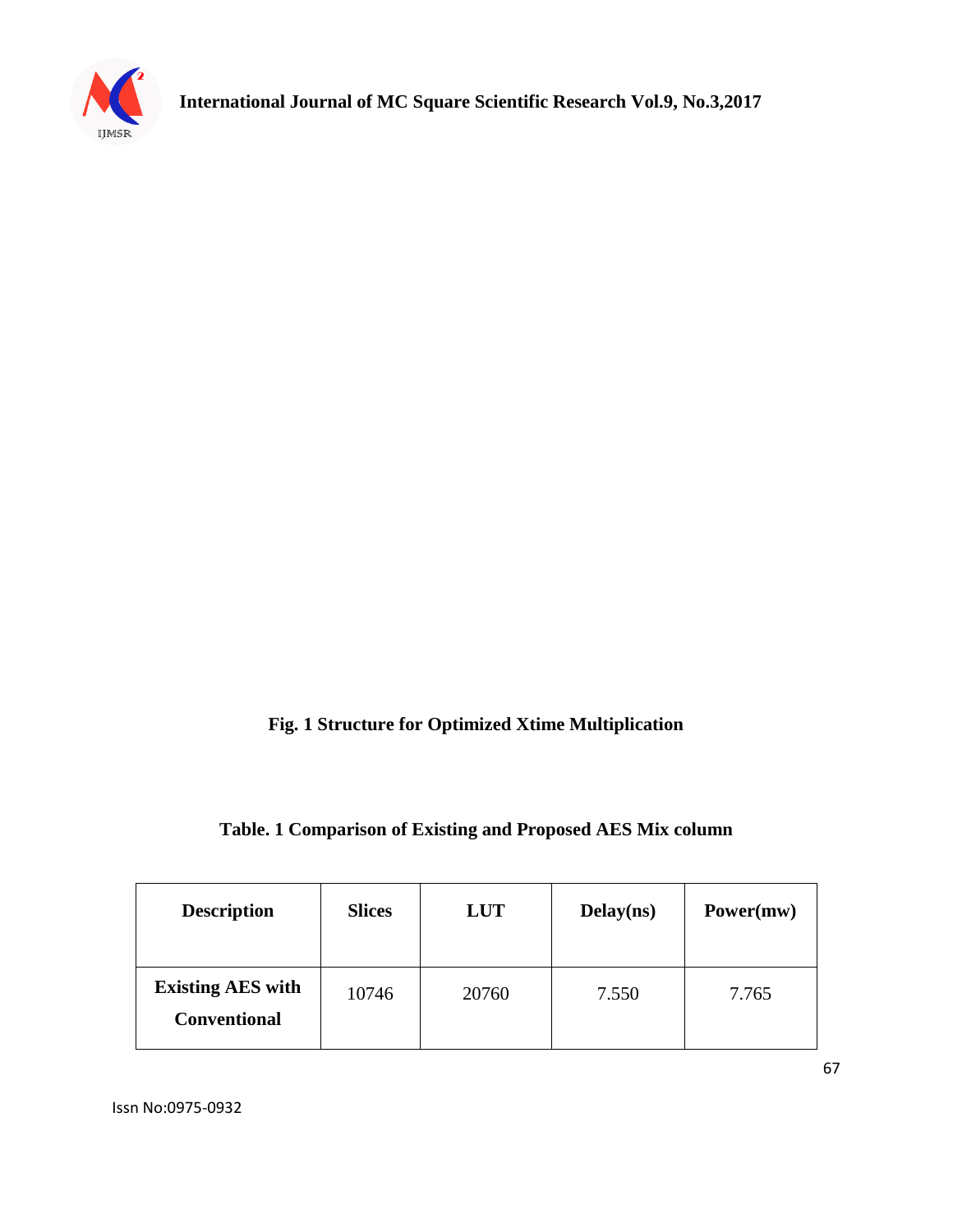

| <b>Inverse Mix-column</b>                                   |       |       |       |       |
|-------------------------------------------------------------|-------|-------|-------|-------|
| <b>Proposed AES with</b><br><b>Optimized Mix-</b><br>column | 10541 | 20064 | 7.531 | 6.722 |





# **5. Conclusion**

68 In this work, the proposed methodology was designed using in terms of the Very Large Scale Integration (VLSI) environment. The arrangement of Xtime multiplication is modified without any changes in operation for reducing the logic gate counts. In the proposed technique reduced the gate counts in the mix-column process. Proposed AES encryption provides 1.9%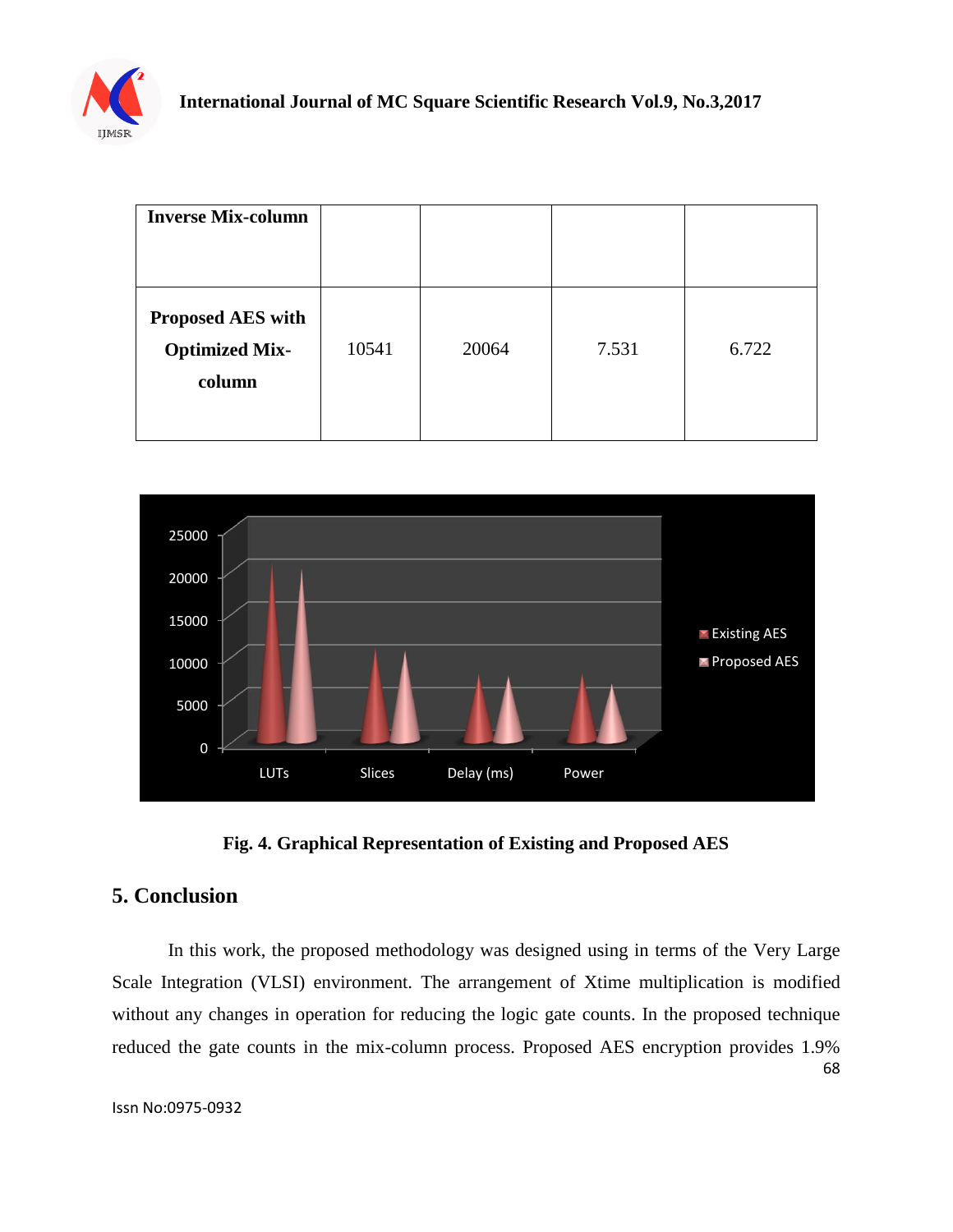

reduction in slices counts and 3.3% reduction in LUTs counts. Similarly computational delay is minimized than the existing AES encryption. When compared to existing AES encryption and Decryption using Xtime multiplication based mix-Column, the proposed AES decryption based Optimized mix-Column gives a better performance.

# **References**

- 1. Agarwal, A, (2013) "VLSI Implementation of Advanced Encryption Standard using Rijndael Algorithm" International Journal of Application or Innovation in Engineering and Management (IJAIEM).
- 2. Al-Hazaime, O.M.A, (2013) "A New Approach for Complex Encrypting and Decrypting data" International Journal Computer Networks and Communications (IJCNC).
- 3. Babu, R. Abraham, G. and Borasia, K. (2012) "Securing Distributed Systems Using Symmetric Key Cryptography".
- 4. Liu, B. & Baas, B. M. (2013) "Parallel AES encryption engines for many-core processor arrays" IEEE Transactions on Computers pp. 536-547.
- 5. Shylashree, N. Bhat, N. & Shridhar, V.(2012) "FPGA implementations of advanced encryption standard: a survey" International Journal of Advances in Engineering & Technology, Vol.3, No.2, pp. 265-285.
- 6. Standaert, F.X. Rouvroy, G. Quisquater, J. J and Legat, J.D.(2004) "Efficient Implementation of Rijndael Encryption in Reconfigurable Hardware".
- 7. Zhao, W. Ha, Y. & Alioto, M. " AES architectures for minimum-energy operation and silicon demonstration in 65nm with lowest energy per encryption" IEEE International Symposium on Circuits and Systems (ISCAS), pp. 2349-2352, 2015.
- 8. Zhang, Q. Cao, J. Yu, D. Cao, X. & Zhang, X. " A Low-energy high-throughput asynchronous AES for secure smart cards" pp.487-490, 2015.